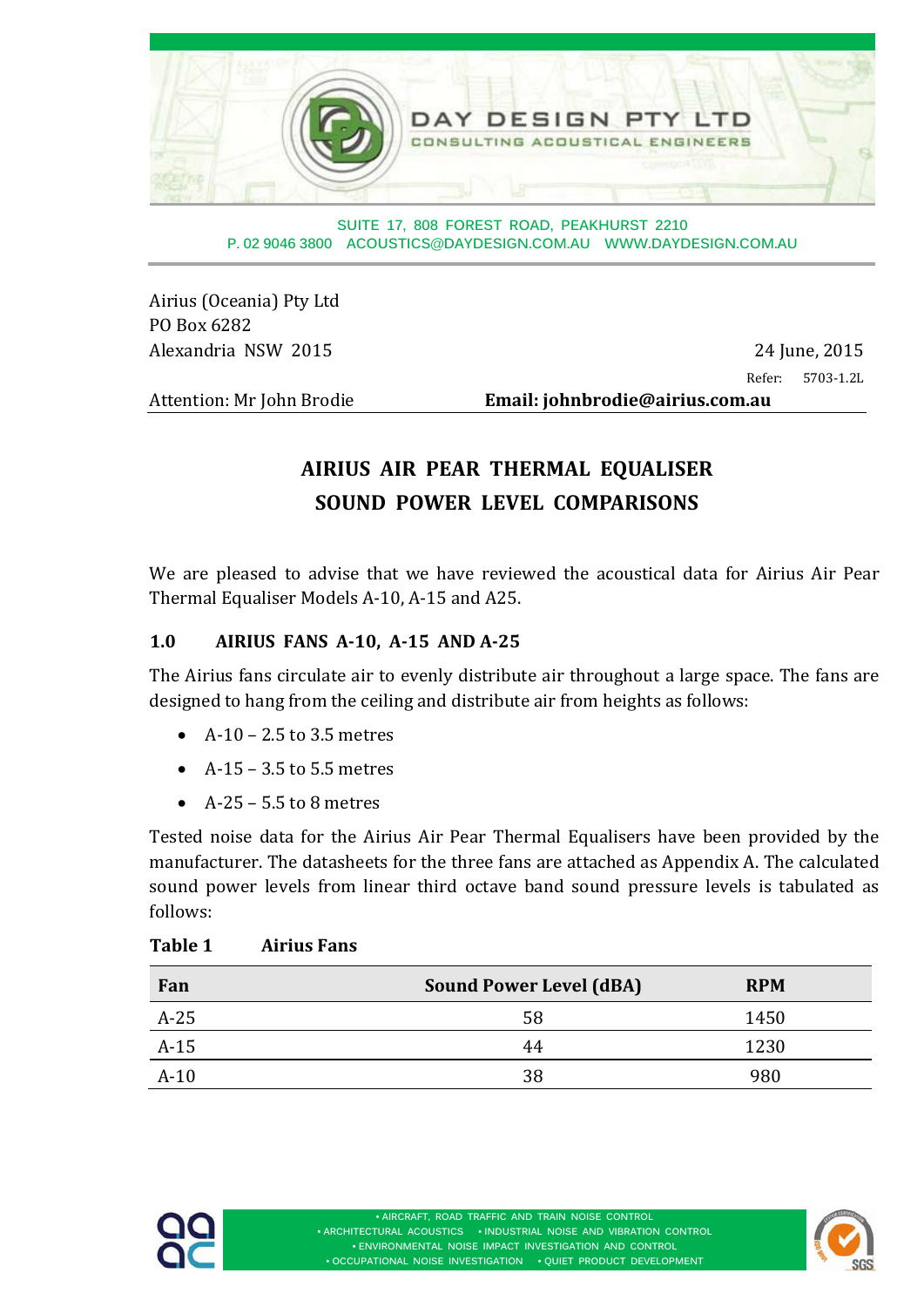#### **2.0 AUSTRALIAN STANDARD AS2107:2000**

#### **2.1 Recommended Internal Noise Levels**

Australian Standard AS 2107:2000 *Recommended design sound levels and reverberation times for building interiors* recommend the following internal noise levels for offices and libraries:

| Type of occupancy/activity   | Recommended design sound level,<br>$L$ Aeq, $dB(A)$ |                |  |
|------------------------------|-----------------------------------------------------|----------------|--|
|                              | <b>Satisfactory</b>                                 | <b>Maximum</b> |  |
| <b>Office Buildings -</b>    |                                                     |                |  |
| Board and conference rooms   | 30                                                  | 40             |  |
| Cafeterias                   | 45                                                  | 50             |  |
| Call centres                 | 40                                                  | 45             |  |
| Computer rooms               | 45                                                  | 50             |  |
| <b>Corridors and lobbies</b> | 45                                                  | 50             |  |
| Design offices               | 40                                                  | 45             |  |
| Draughting offices           | 40                                                  | 50             |  |
| General office areas         | 40                                                  | 45             |  |
| Private offices              | 35                                                  | 40             |  |
| Public spaces                | 40                                                  | 50             |  |
| Reception areas              | 40                                                  | 45             |  |
| Rest rooms and tea rooms     | 40                                                  | 45             |  |
| <b>Toilets</b>               | 50                                                  | 55             |  |
| Undercover carparks          | 55                                                  | 65             |  |
| Libraries-                   |                                                     |                |  |
| Administrative office spaces | 40                                                  | 45             |  |
| Reading areas                | 40                                                  | 45             |  |
| Stack areas                  | 45                                                  | 50             |  |
| Workshop areas               | 45                                                  | 55             |  |

#### **Table 2 Recommended Internal Noise Levels**

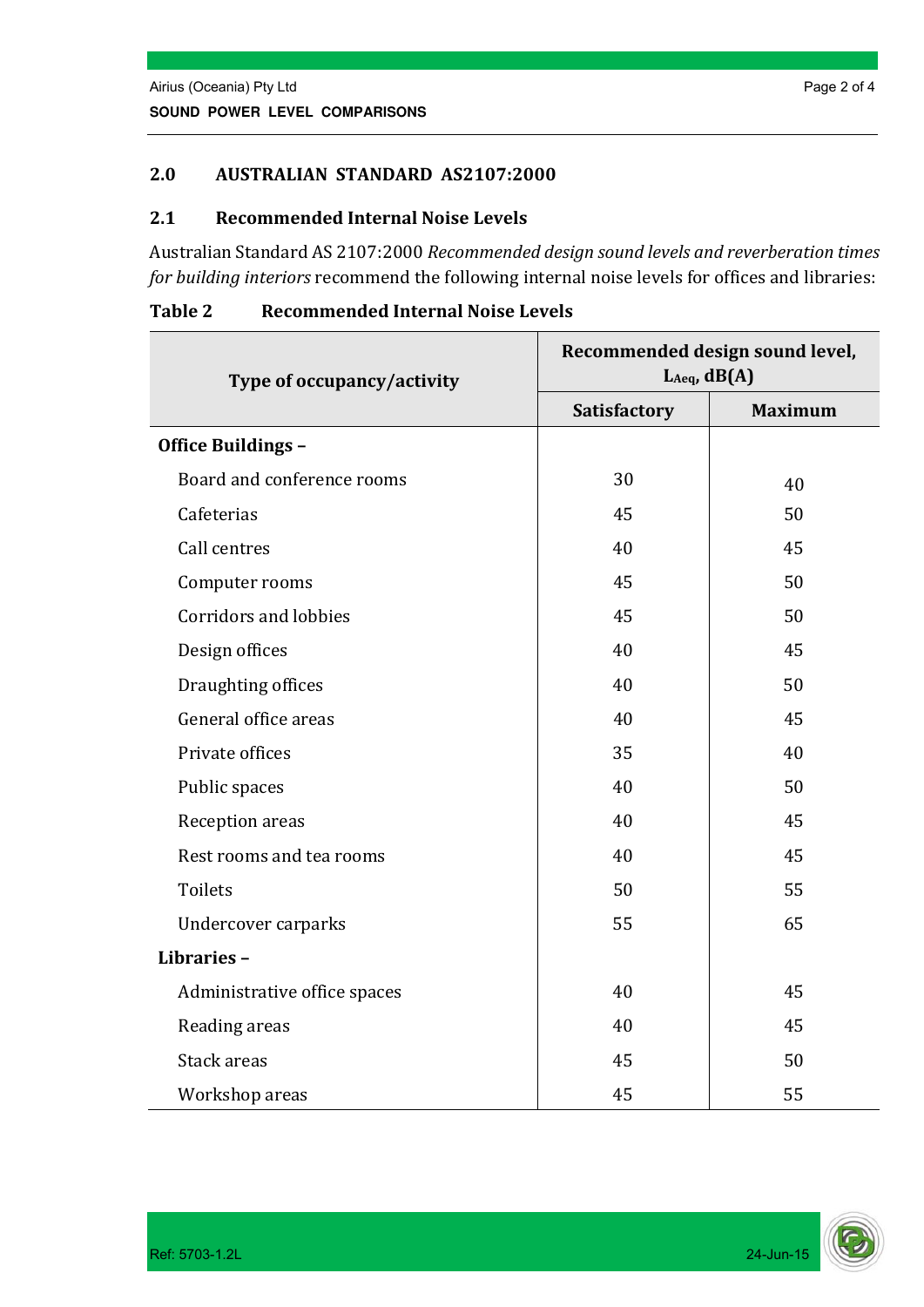#### **2.2 Sound Pressure Levels of Fans**

Given the sound power levels in Table 1 above, the following sound pressure levels are calculated at distances outlined in the Table below:

|        | <b>Sound Pressure Level from Discharge (dBA)</b> |          |          |          |          |
|--------|--------------------------------------------------|----------|----------|----------|----------|
| Fan    | 1 metre                                          | 2 metres | 3 metres | 4 metres | 5 metres |
| $A-25$ | 50                                               | 44       | 40       | 38       | 36       |
| $A-15$ | 36                                               | 30       | 26       | 24       | 22       |
| $A-10$ | 30                                               | 24       |          | 18       | 16       |

**Table 3 Sound Pressure Level of Fans**

The above calculated sound pressure levels all appear to be suitable for use in offices and libraries when compared against the recommended internal noise levels provided in Australian Standard AS2107:2000, provided suitable distance from the fan is maintained.

We recommend that the installation of the fans be assessed on a case by case basis as the acoustic environment and installation may change depending on the use of the space.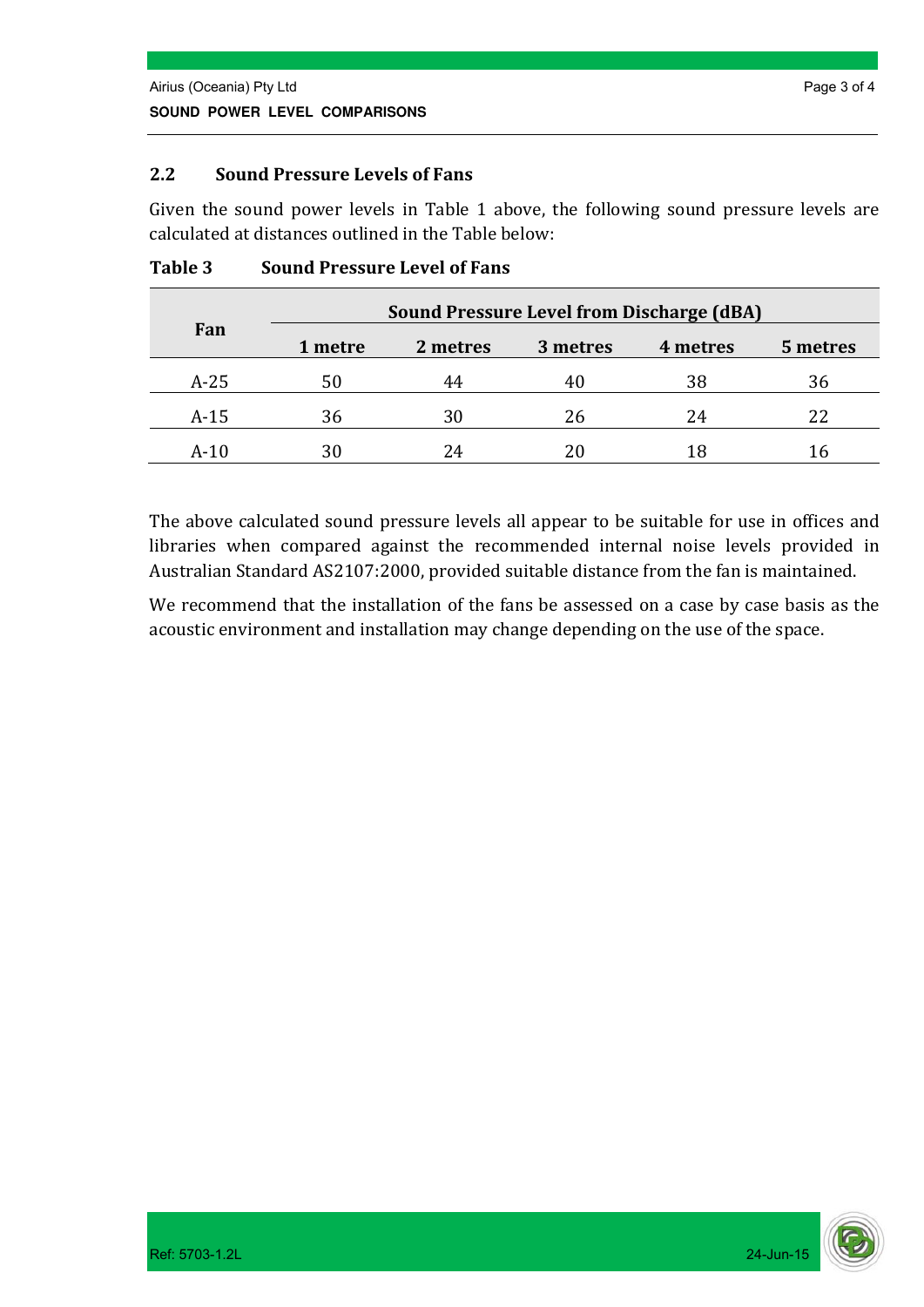#### **3.0 CONCLUSION**

Day Design was engaged to investigate the sound power levels of fans from Airius.

The sound pressure levels of the Airius fans have been determined at various distances for comparison against Australian Standard 2107:2000 *Recommended design sound levels and reverberation times for building interiors* to determine suitability. 

We recommend that the installation of the fans be assessed on a case by case basis as the acoustic environment may change depending on the use of the space.

**William Wang**, BE (Mechatronics), MIEAust, MAAS Senior Acoustical Engineer for and on behalf of Day Design Pty Ltd

#### **AAAC MEMBERSHIP**

Day Design Pty Ltd is a member company of the Association of Australian Acoustical Consultants, and the work herein reported has been performed in accordance with the terms of membership.



#### **Attachments:**

- Appendix A Airius Fans A-10SP, A-15SP, A-25SP Datasheets
- Appendix B Airius Test Data

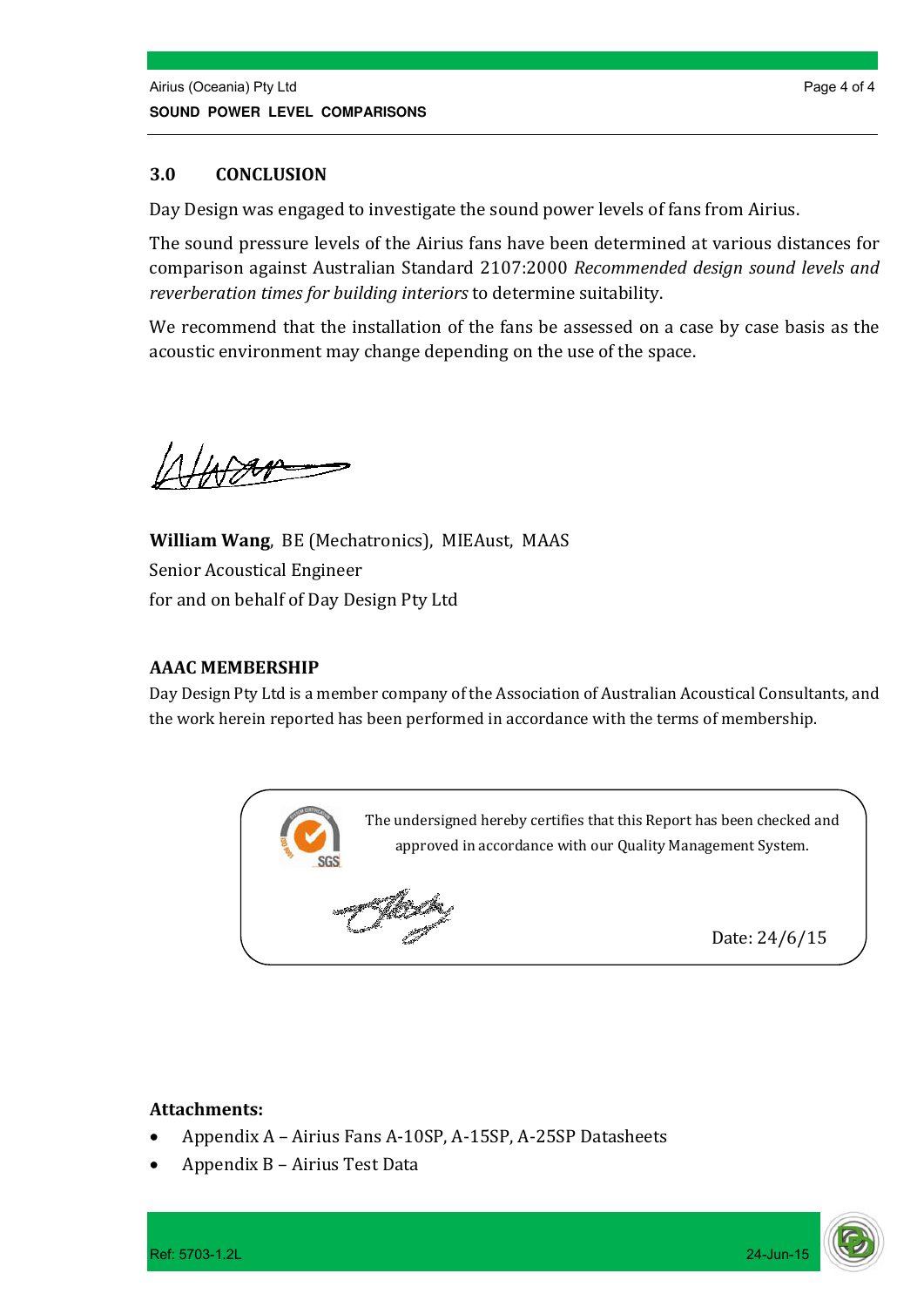# **Airius Model 10 Product Information Sheet**

*10-230V*

# **MODEL 10 DIMENSIONS MODEL 10 PROPERTIES**

**AILI** 

saving you energy



### *COVERAGE*

| • Floor area | 46 <sup>m²</sup> |
|--------------|------------------|
|              |                  |

- *Diameter = 7.5m*
- Ceiling Height =

#### *MOTOR*

- *Single Phase*
- *Shaded pole single speed fan motor*
- *980 rpm @ 50htz*

### *OPERATING TEMPERATURES*

| • Min start temp (approx.) | $=$ | $-10^{\circ}$ C |
|----------------------------|-----|-----------------|
| • Min running temp         | $=$ | $-20^{\circ}$ C |
| • Shut off                 | $=$ | $110^{\circ}$ C |
| $\bullet$ Reset            |     | ov∘ C           |

*• Reset = 90° C* 

### *NOISE LEVELS\**

- *Sound Power Level 38 dB(A)*
- *Sound Pressure Level @ 1 Mts 30 dB(A)*
- *Sound Pressure Level @ 2 Mts 24 dB(A)*

*Note: A typical free field environment over a reflecting plane.*

*\* All acoustic testing undertaken at the EBM- Papst Acoustic Laboratories in Connecticut USA during August 2014*

*Please contact Airius for full Noise Testing Report*

|              |                                | Standard                                                                       |
|--------------|--------------------------------|--------------------------------------------------------------------------------|
| UNIT SIZE    | Weight:                        | $4.1$ kgs                                                                      |
|              | Height to Rim:                 | 410 mm                                                                         |
|              | Total Height:                  | 560 mm                                                                         |
|              | Diameter:                      | 330 mm                                                                         |
|              |                                | <b>230V</b>                                                                    |
| <b>MOTOR</b> | Watts* $@$ 50 htz:             | 12                                                                             |
|              | RPM* @ 50 htz:                 | 980                                                                            |
|              | $L/S^* \t@ 50$ htz<br>(m3/hr): | 150<br>(540)                                                                   |
|              | AMPS* @ 50 htz:                | .06                                                                            |
|              |                                | *Motor data provided by motor manufacturer and is subject to change at anytime |

### *INGRESS PROTECTION*

*• IP55 Rated*

### *COLOUR*

- *Cool gray 2C Off white as standard*
- *Can be tailor painted to your colour specifications*

### *ACCESSORIES & OPTIONS*

- *Airius suspended ceiling kit Allows model 10 Airius unit to be mounted in a suspended ceiling grid*
- *Airius Transformer type speed controller 1 and 5 Amp available. 0-100% in 5 steps*
- *Airius speed control TRIAC speed control to adjust top end RPM*
- *PHI kit Photohydroionization Advanced oxidation technology - Used to mitigate air contaminants*

#### *WARRANTY*

*• 5 years full manufacturers replacement from date of despatch. Subsequent 5 year 'half new price' rebuild cover*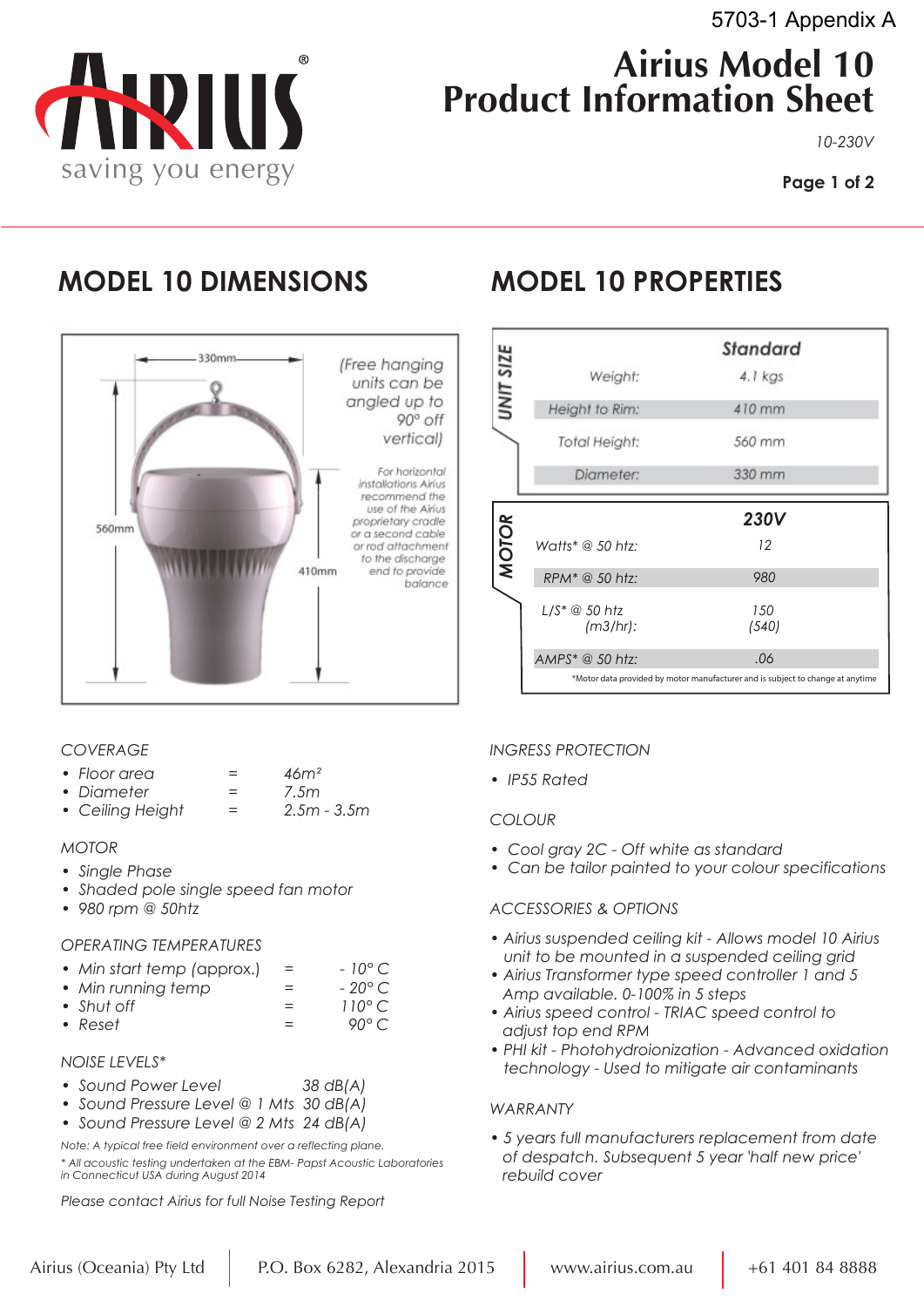

# **Airius Model 10 Product Information Sheet**

*10-230V*

#### **Page 2 of 2**

## **MODEL 10 PLACEMENT**

#### *PREPARATION*

- *Install electrical circuit(s) and outlet(s) in accordance with national and local electric codes*
- *Outlets should generally be mounted vertically unless a "twist/locking" type is being used*
- *Wall switch may be installed in circuit to disable power and prevent electrical hazards when servicing*
- *Confirm electrical continuity of Airius unit on the ground before permanently mounting in the ceiling*

#### *INSTALLATION*

- *Hang vertically as high in the ceiling as possible Typically 300 – 450 mm from the roof deck to intake*
- *The Airius unit performs best when air column from the nozzle is unimpeded to the floor*
- *Use professionally installed hardware, capable of supporting a minimum of five times the weight*
- *Hardware to hang the unit includes but is not restricted to: Hooks, chains, cables, carabiners, bridle rings, beam clamps and bolts*
- *Density of the placement is directly related to the effectiveness, performance and savings*
- *Mount out of reach from people and animals*
- *Floor plans, mezzanines, office locations, machinery, people placement, plumbing, lighting, duct work, electrical systems, natural light/air systems, cranes, doors, windows, ventilation and fire suppression systems are all factors in properly locating the Airius system within the ceiling*

*NOTE:- Air Pears must not be installed directly to structure if they are to be angled.In this case a small length of cable or wire must be used between the handle and the structure to reduce compound twisting torque on the handle.*

#### *OPERATION*

- *Designed to operate 24 hours-a-day, 7 days-a week to maintain thermal equalization/humidity equalization*
- *Use optional speed control to fine tune RPM if needed*



#### *MAINTENANCE*

- *Frequency of cleaning will vary by application and environment*
- *You may clean the plastic housing with a damp warm cloth, using mild household detergents*
- *Do not use petroleum products, thinners or solvents to clean any part of the Airius unit*
- *If the Airius unit fails, contact manufacturer*

#### *MATERIALS & PROPERTIES*

- *Constructed from recyclable materials*
- *The outer shell, stator and fan blades are fire rated 5VA materials*
- *Power cord is a 3 wire 1.02 mm diameter 300VAC rated electrical cord - CE/EU compliance rated as HO5VV*
- *Single phase, shaded pole, single speed, axial motor*
- *Motor is thermally protected. Shutoff is at 110°C & reset is at 90°C*
- *0 38 dB(A) Sound Power Level @ 50 htz*
- *No lubrication required. Bearings are sealed*



*Airius LLC, © 2011. All Rights Reserved.*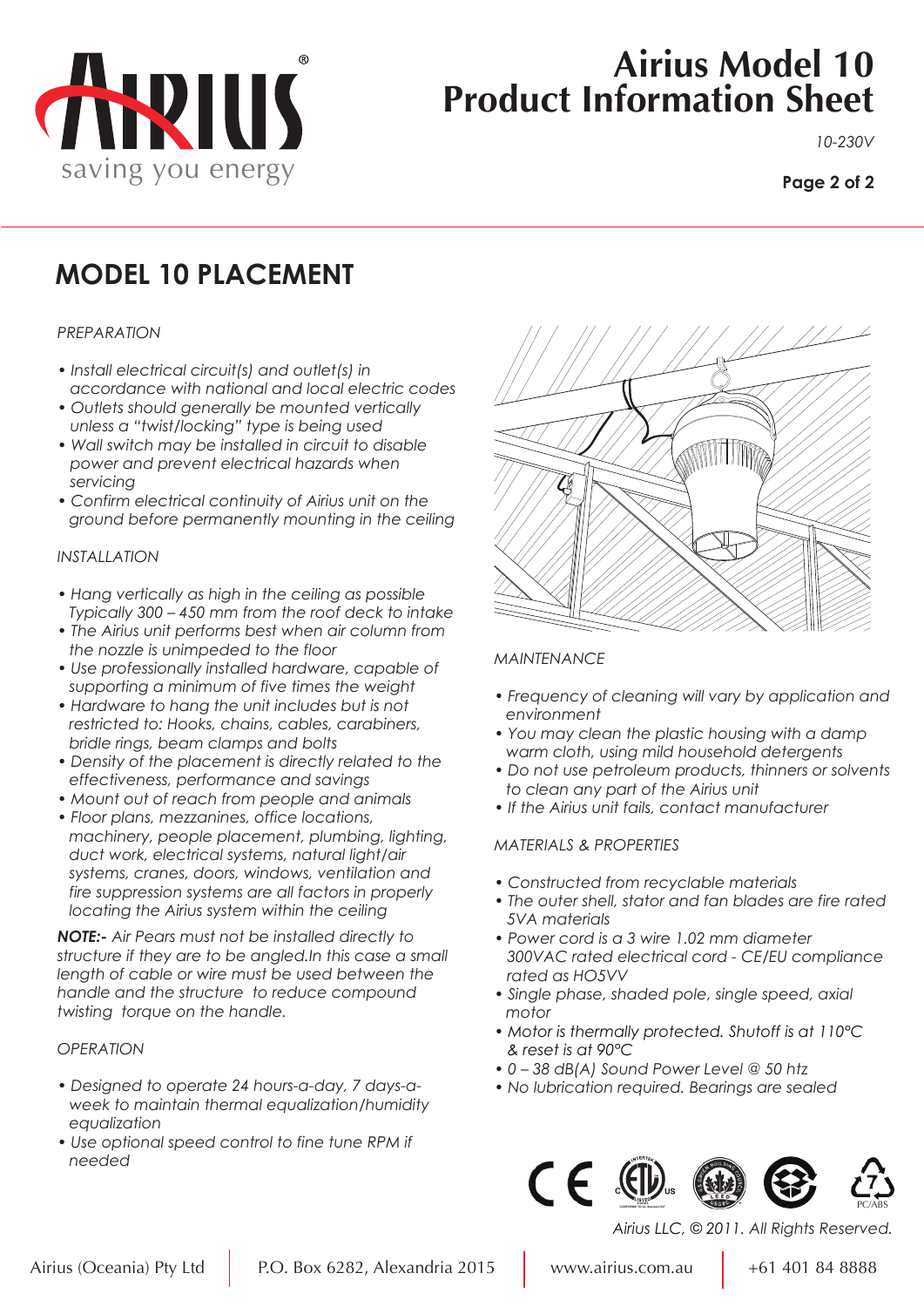

# **Airius Model 15 Product Information Sheet**

*15-230V*

**Page 1 of 2**

### **MODEL 15 DIMENSIONS MODEL 15 PROPERTIES**



|                  |                            | <b>Standard</b>                                                                       |
|------------------|----------------------------|---------------------------------------------------------------------------------------|
| <b>UNIT SIZE</b> | Weight:                    | 4.1 $kgs$                                                                             |
|                  | Height to Rim:             | $410$ mm                                                                              |
|                  | Total Height:              | 560 mm                                                                                |
|                  | Diameter:                  | 330 mm                                                                                |
|                  |                            | <b>230V</b>                                                                           |
|                  |                            |                                                                                       |
|                  | Watts* @ 50 htz:           | 15                                                                                    |
| <b>MOTOR</b>     | RPM <sup>*</sup> @ 50 htz: | 1230                                                                                  |
|                  | (m3/hr):                   | 191<br>(690)                                                                          |
|                  | AMPS* @ 50 htz:            | .06<br>*Motor data provided by motor manufacturer and is subject to change at anytime |

#### *COVERAGE*

| • Floor area | 74m <sup>2</sup> |  |
|--------------|------------------|--|
|              |                  |  |

- *Diameter = 9.7m*
- *Ceiling Height = 4m 5m*

#### *MOTOR*

- *Single Phase*
- *Shaded pole single speed fan motor*
- *1230 rpm @ 50htz*

#### *OPERATING TEMPERATURES*

| • Min start temp (approx.) | $=$ | $-10^{\circ}$ C |
|----------------------------|-----|-----------------|
| • Min running temp         |     | $-20^{\circ}$ C |

| • Shut off |  | $110^{\circ}$ C |
|------------|--|-----------------|
| • Reset    |  | 90° C           |

#### *NOISE LEVELS\**

- *Sound Power Level 44 dB(A)*
- *Sound Pressure Level @ 1 Mts 36 dB(A)*
- *Sound Pressure Level @ 2 Mts 30 dB(A)*

*Note: A typical free field environment over a reflecting plane. \* All acoustic testing undertaken at the EBM- Papst Acoustic Laboratories in Connecticut USA during August 2014*

*Please contact Airius for full Noise Testing Report*

#### *INGRESS PROTECTION*

*• IP55 Rated*

#### *COLOUR*

- *Cool gray 2C Off white as standard*
- *Can be tailor painted to your colour specifications*

#### *ACCESSORIES & OPTIONS*

- *Airius suspended ceiling kit Allows model 15 Airius unit to be mounted in a suspended ceiling grid*
- *Airius Transformer type speed controller 1 and 5 Amp available. 0-100% in 5 steps*
- *Airius speed control TRIAC speed control to adjust top end RPM*
- *PHI kit Photohydroionization Advanced oxidation technology - Used to mitigate air contaminants*

#### *WARRANTY*

*• 5 years full manufacturers replacement from date of despatch. Subsequent 5 year 'half new price' rebuild cover*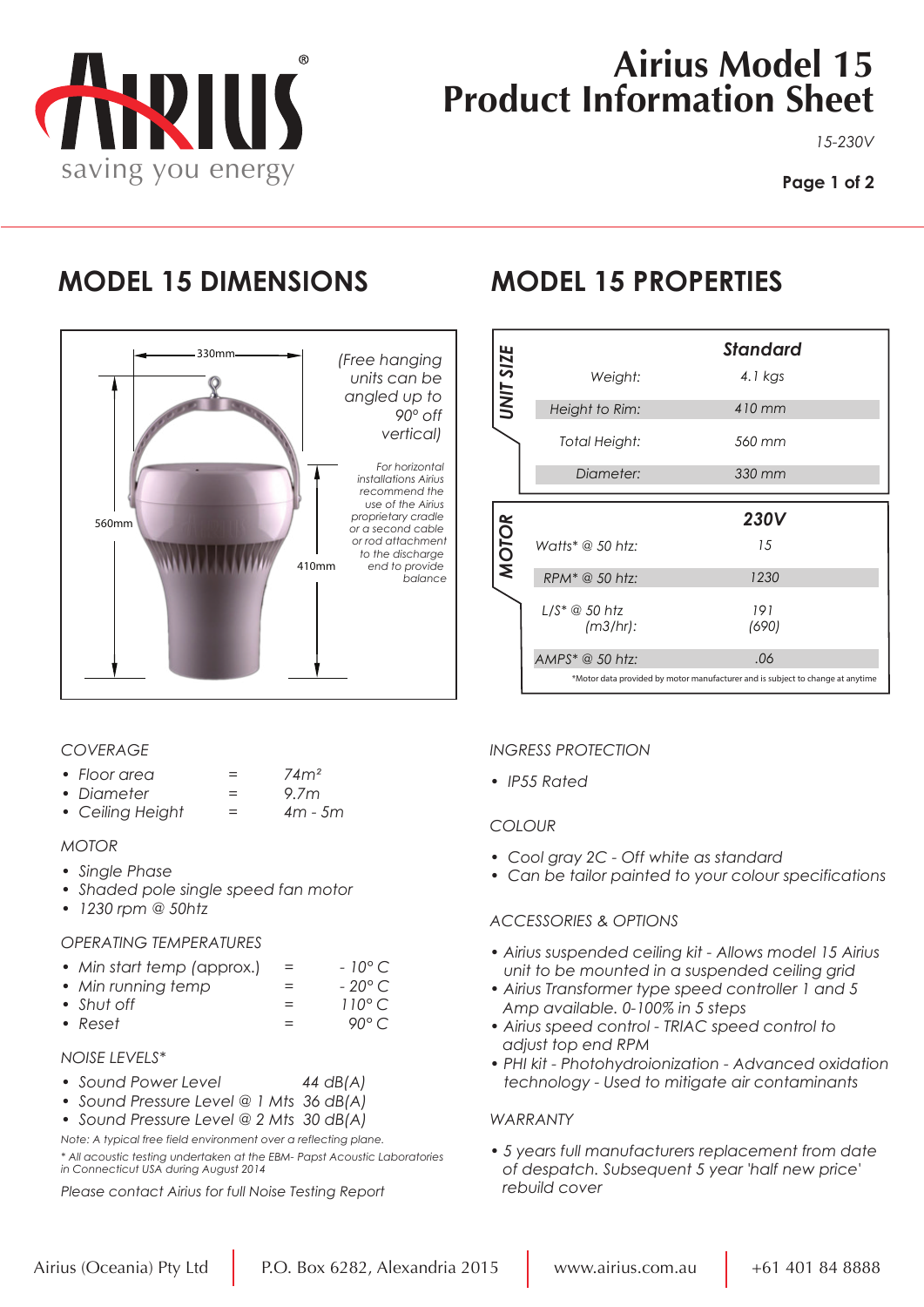

# **Airius Model 15 Product Information Sheet**

*15-230V*

#### **Page 2 of 2**

## **MODEL 15 PLACEMENT**

#### *PREPARATION*

- *Install electrical circuit(s) and outlet(s) in accordance with national and local electric codes*
- *Outlets should generally be mounted vertically unless a "twist/locking" type is being used*
- *Wall switch may be installed in circuit to disable power and prevent electrical hazards when servicing*
- *Confirm electrical continuity of Airius unit on the ground before permanently mounting in the ceiling*

#### *INSTALLATION*

- *Hang vertically as high in the ceiling as possible Typically 300 – 450 mm from the roof deck to intake*
- *The Airius unit performs best when air column from the nozzle is unimpeded to the floor*
- *Use professionally installed hardware, capable of supporting a minimum of five times the weight*
- *Hardware to hang the unit includes but is not restricted to: Hooks, chains, cables, carabiners, bridle rings, beam clamps and bolts*
- *Density of the placement is directly related to the effectiveness, performance and savings*
- *Mount out of reach from people and animals*
- *Floor plans, mezzanines, office locations, machinery, people placement, plumbing, lighting, duct work, electrical systems, natural light/air systems, cranes, doors, windows, ventilation and fire suppression systems are all factors in properly locating the Airius system within the ceiling*

*NOTE:- Air Pears must not be installed directly to structure if they are to be angled.In this case a small length of cable or wire must be used between the handle and the structure to reduce compound twisting torque on the handle.*

#### *OPERATION*

- *Designed to operate 24 hours-a-day, 7 days-a week to maintain thermal equalization/humidity equalization*
- *Use optional speed control to fine tune RPM if needed*



#### *MAINTENANCE*

- *Frequency of cleaning will vary by application and environment*
- *You may clean the plastic housing with a damp warm cloth, using mild household detergents*
- *Do not use petroleum products, thinners or solvents to clean any part of the Airius unit*
- *If the Airius unit fails, contact manufacturer*

#### *MATERIALS & PROPERTIES*

- *Constructed from recyclable materials*
- *The outer shell, stator and fan blades are fire rated 5VA materials*
- *Power cord is a 3 wire 1.02 mm diameter 300VAC rated electrical cord - CE/EU compliance rated as HO5VV*
- *Single phase, shaded pole, single speed, axial motor*
- *Motor is thermally protected. Shutoff is at 110°C & reset is at 90°C*
- *Sound Power Level 44 dB(A) at 50 htz*
- *No lubrication required. Bearings are sealed*



*Airius LLC, © 2011. All Rights Reserved.*

PC/ABS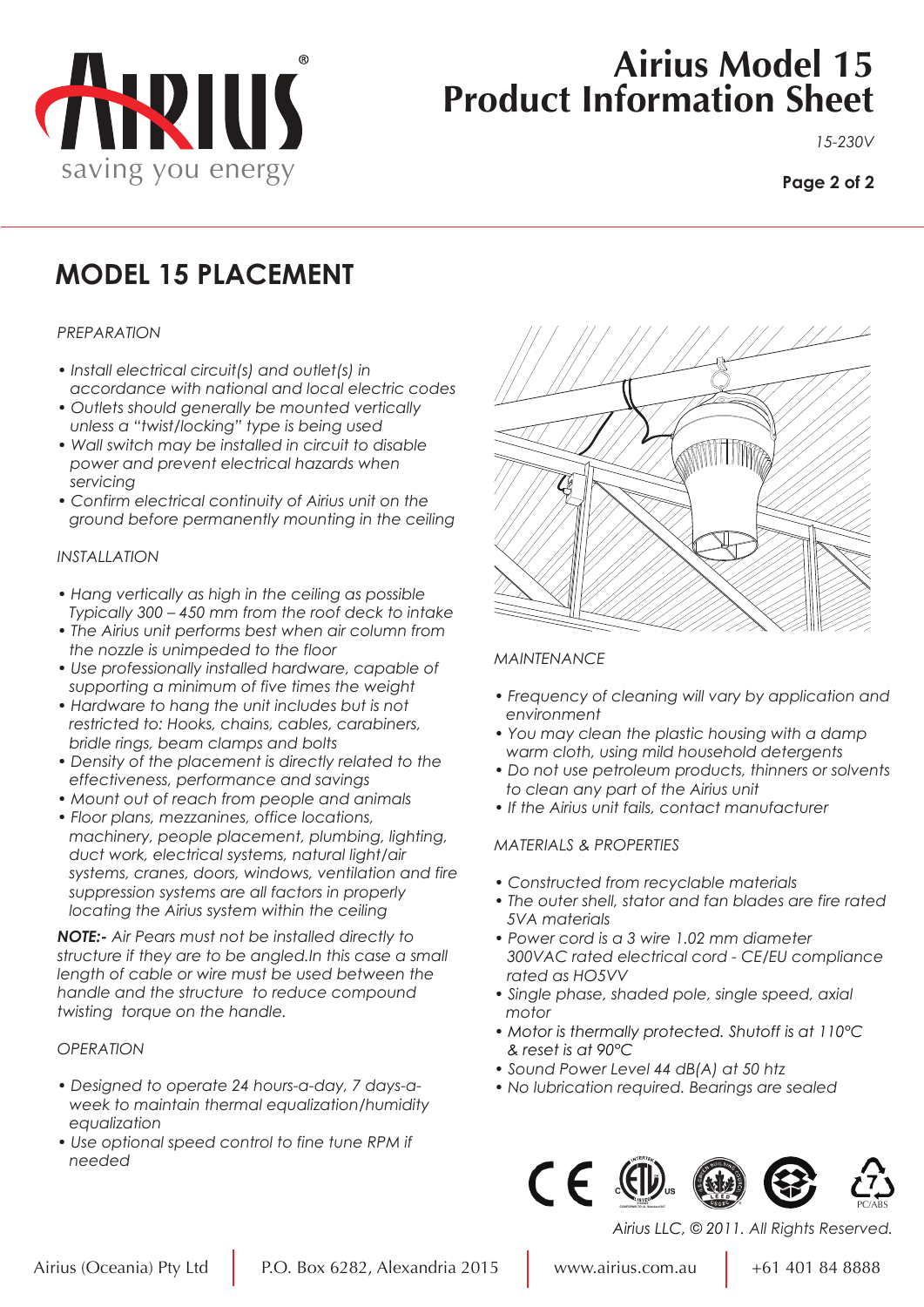

# **Airius Model 25 Product Information Sheet**

*25-230V*

**Page 1 of 2**

### **MODEL 25 DIMENSIONS MODEL 25 PROPERTIES**



|                  |                            | <b>Standard</b> |
|------------------|----------------------------|-----------------|
| <b>UNIT SIZE</b> | Weight:                    | 4.1 kgs         |
|                  | Height to Rim:             | $410$ mm        |
|                  | Total Height:              | 560 mm          |
|                  | Diameter:                  | 330 mm          |
|                  |                            |                 |
|                  |                            | <b>230V</b>     |
|                  | Watts* $@$ 50 htz:         | 31              |
| <b>MOTOR</b>     | RPM <sup>*</sup> @ 50 htz: | 1450            |
|                  | (m3/hr):                   | 216<br>(780)    |
|                  | AMPS* @ 50 htz:            | .13             |

#### *COVERAGE*

|  | • Floor area |  | 111m <sup>2</sup> |
|--|--------------|--|-------------------|
|--|--------------|--|-------------------|

- *Diameter = 12m*
- *Ceiling Height = 5.5m 8m*

#### *MOTOR*

- *Single Phase*
- *Shaded pole single speed fan motor*
- *1450 rpm @ 50htz*

#### *OPERATING TEMPERATURES*

| • Min start temp (approx.) | $-10^{\circ}$ C |
|----------------------------|-----------------|
| $\bullet$ Min running tamp | $-20^{\circ}$ C |

- *Min running temp = 20° C*
- *Shut off = 110° C*  • *Reset* = 90° C **Propriate = 90°** C **Propriate = 90°** C **Propriate = 90°** C **Propriate = 90°** C **C**

#### *NOISE LEVELS*

- *Sound Power Level 58 dB(A)*
- *Sound Pressure Level @ 1 Mts 50 dB(A)*
- *Sound Pressure Level @ 2 Mts 44 dB(A)*

*Note: A typical free field environment over a reflecting plane.*

*\* All acoustic testing undertaken at the EBM- Papst Acoustic Laboratories in Connecticut USA during August 2014*

*Please contact Airius for full Noise Testing Report*

#### *INGRESS PROTECTION*

*• IP55 Rated*

#### *COLOUR*

- *Cool gray 2C Off white as standard*
- *Can be tailor painted to your colour specifications*

#### *ACCESSORIES & OPTIONS*

- *Airius suspended ceiling kit Allows model 15 Airius unit to be mounted in a suspended ceiling grid*
- *Airius Transformer type speed controller 1 and 5 Amp available. 0-100% in 5 steps*
- *Airius speed control TRIAC speed control to adjust top end RPM*
- *PHI kit Photohydroionization Advanced oxidation technology - Used to mitigate air contaminants*

#### *WARRANTY*

*• 5 years full manufacturers replacement from date of despatch. Subsequent 5 year 'half new price' rebuild cover*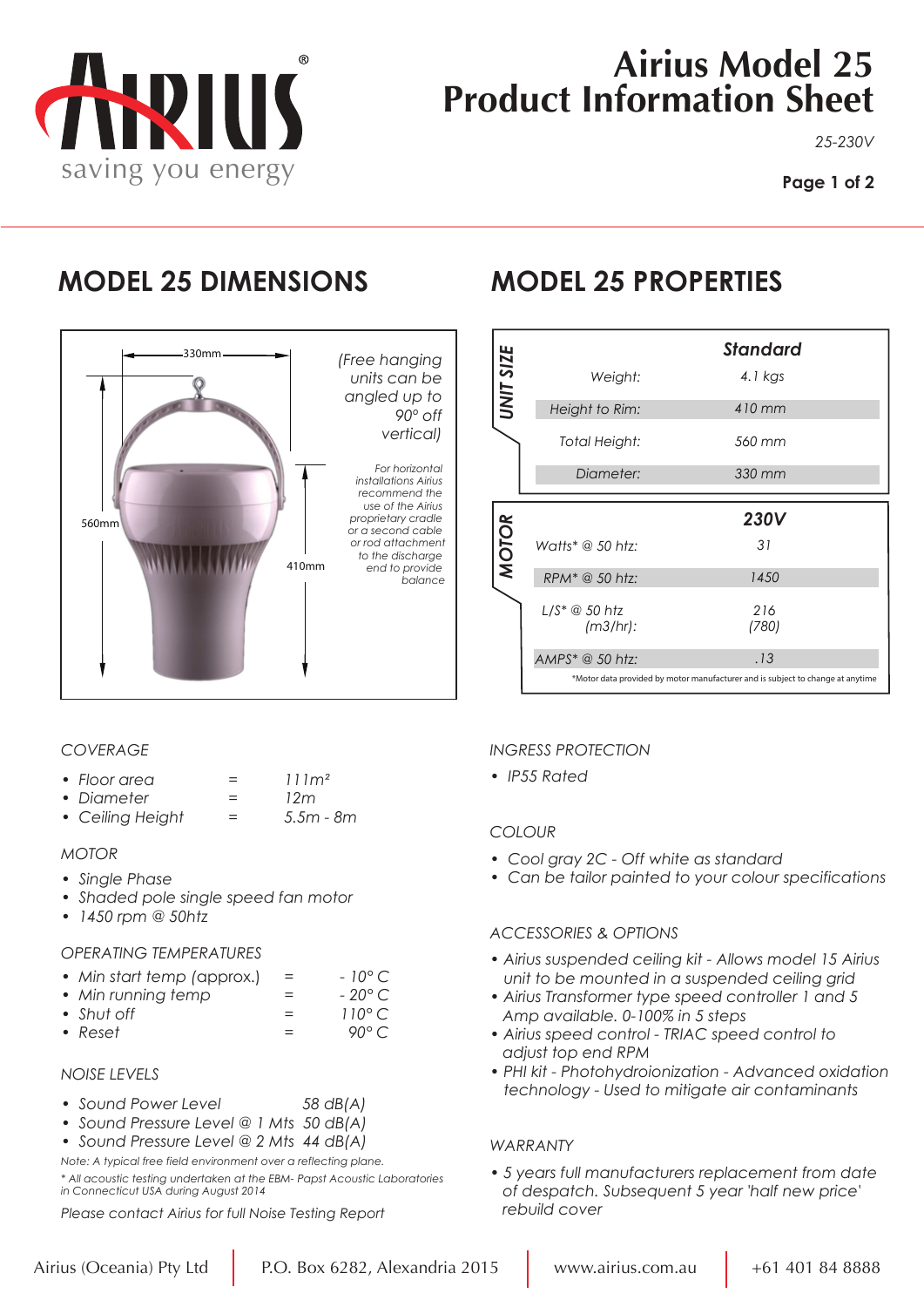

# **Airius Model 25 Product Information Sheet**

*25-230V*

#### **Page 2 of 2**

## **MODEL 25 PLACEMENT**

#### *PREPARATION*

- *Install electrical circuit(s) and outlet(s) in accordance with national and local electric codes*
- *Outlets should generally be mounted vertically unless a "twist/locking" type is being used*
- *Wall switch may be installed in circuit to disable power and prevent electrical hazards when servicing*
- *Confirm electrical continuity of Airius unit on the ground before permanently mounting in the ceiling*

#### *INSTALLATION*

- *Hang vertically as high in the ceiling as possible Typically 300 – 450 mm from the roof deck to intake*
- *The Airius unit performs best when air column from the nozzle is unimpeded to the floor*
- *Use professionally installed hardware, capable of supporting a minimum of five times the weight*
- *Hardware to hang the unit includes but is not restricted to: Hooks, chains, cables, carabiners, bridle rings, beam clamps and bolts*
- *Density of the placement is directly related to the effectiveness, performance and savings*
- *Mount out of reach from people and animals*
- *Floor plans, mezzanines, office locations, machinery, people placement, plumbing, lighting, duct work, electrical systems, natural light/air systems, cranes, doors, windows, ventilation and fire suppression systems are all factors in properly locating the Airius system within the ceiling*

*NOTE:- Air Pears must not be installed directly to structure if they are to be angled.In this case a small length of cable or wire must be used between the handle and the structure to reduce compound twisting torque on the handle.*

#### *OPERATION*

- *Designed to operate 24 hours-a-day, 7 days-a week to maintain thermal equalization/humidity equalization*
- *Use optional speed control to fine tune RPM if needed*



#### *MAINTENANCE*

- *Frequency of cleaning will vary by application and environment*
- *You may clean the plastic housing with a damp warm cloth, using mild household detergents*
- *Do not use petroleum products, thinners or solvents to clean any part of the Airius unit*
- *If the Airius unit fails, contact manufacturer*

#### *MATERIALS & PROPERTIES*

- *Constructed from recyclable materials*
- *The outer shell, stator and fan blades are fire rated 5VA materials*
- *Power cord is a 3 wire 1.02 mm diameter 300VAC rated electrical cord - CE/EU compliance rated as HO5VV*
- *Single phase, shaded pole, single speed, axial motor*
- *Motor is thermally protected. Shutoff is at 110°C & reset is at 90°C*
- *0 58 dB(A) Sound Power Level @ 50 htz*
- *No lubrication required. Bearings are sealed*





*Airius LLC, © 2011. All Rights Reserved.*